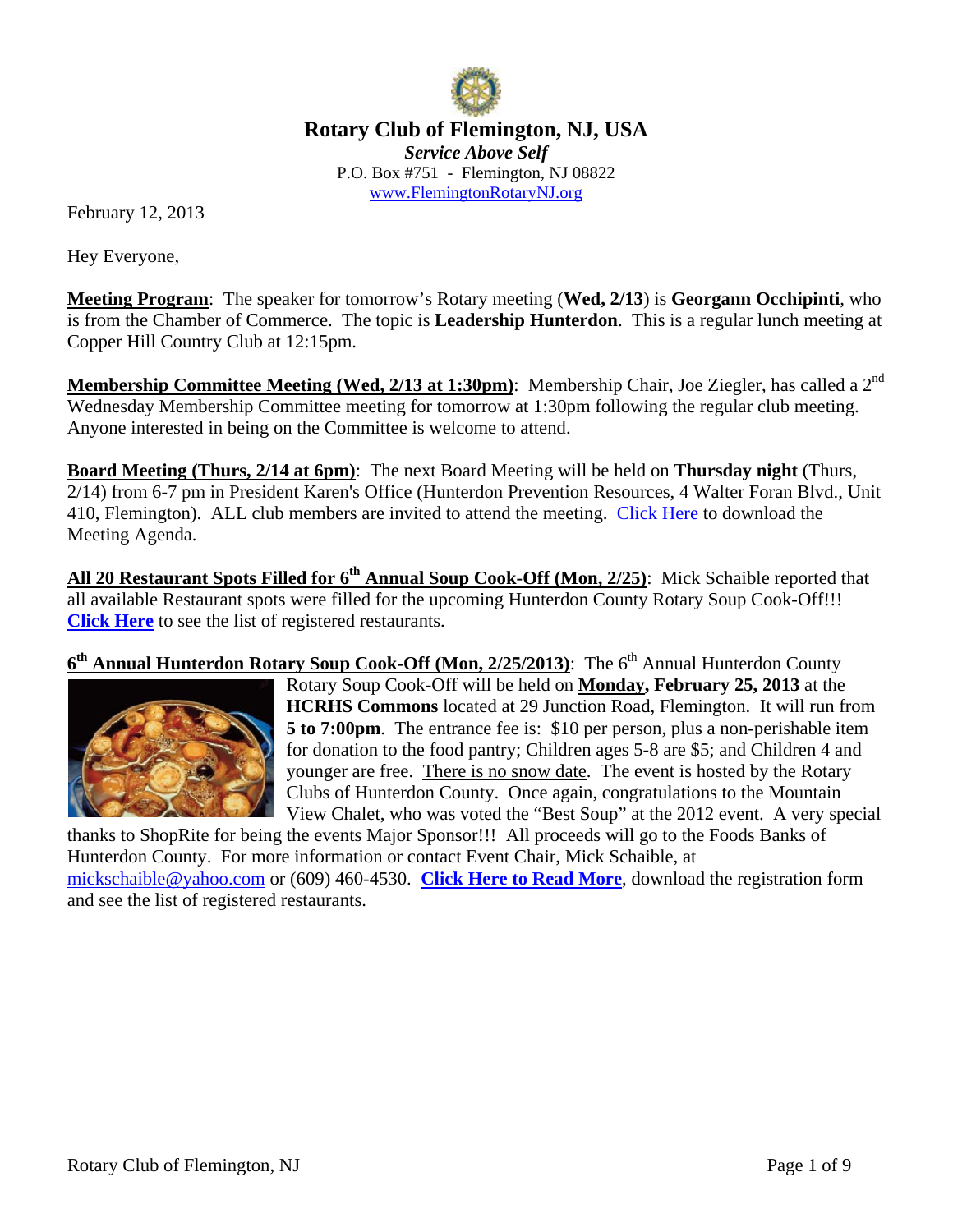**3rd Quarter Inter-County Rotary Meeting for Hunterdon Clubs (Thurs, 2/21 at 6pm)**: Flemington Rotary will be hosting the 3rd Quarter Inter-County Rotary Meeting for Hunterdon Clubs on **Thursday, February 21st** at the Copper Hill Country Club. **Click Here to download the Flyer** complete with the evenings agenda. The following are the various details:

Location: ........ **Copper Hill Country Club**, 100 Copper Hill Road, Ringoes, NJ 08851 Date: .............. **Thursday, February 21st** Time: .............. **6pm to 9pm**

Cost: ............... **\$16 per person for Quarterly Paying Flemington Rotary Members** (Note the actual price is \$30 per person, which is reduced by \$14 for members that pay quarterly due to the canceled club meeting on 2/20. The dinner is \$30 per person for Members that pay weekly and for all other guests. Checks shall be payable to "**Rotary Club of Flemington**" and given to Lunch Treasurer, D.J. Wright.

RSVP by: ....... **Friday, February 15th** 

RSVP to: ........ **Bob Chittenden** at Tel(908) 284-9040 x104 or bchittenden@jarengineering.com.



The following members have confirmed that they will be attending:

- 1. Rebecca Magron (Speaker from the Rutgers Cooperative Extension)
- 2. Chuck Ecklin (Speaker from the Rutgers Cooperative Extension)
- 3. Darren Loew
- 4. John Zullo
- 5. Karen Widico

Rotary Club of Flemington, NJ Page 2 of 9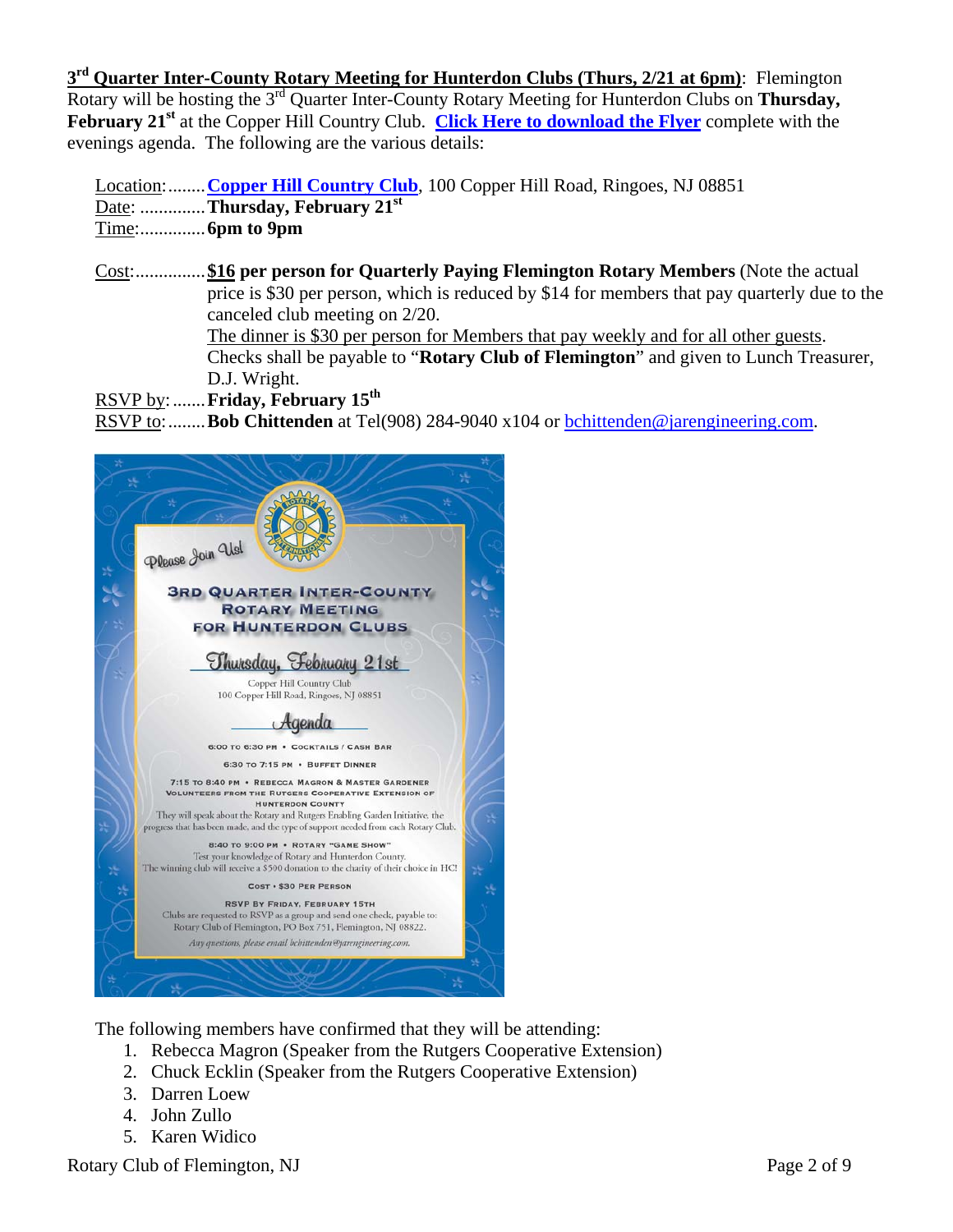- 6. Lynn Hyman
- 7. Chris Venditti
- 8. Herb Bohler
- 9. John Hyman
- 10. Nancy Kahl
- 11. Bruce Black
- 12. Laura Karnoff
- 13. Sandy Clark
- 14. Jim Davidson
- 15. Joe Ziegler
- 16. Debbie Stout
- 17. Mick Schaible
- 18. Ira Liebross
- 19. Harry Mazujian
- 20. Harrie Copeland

**Proposed Incoming Officers & Board Members for the 2013-2014 Rotary Year**: President Elect Ira Liebross proposed his slate of Officers and Board Members for the upcoming Rotary year at the 1/30/2013 regular club meeting.

## **Proposed Slate of 2013-2014 Flemington Rotary Officers & Board Members**

| Treasurer, General Laura Karnoff |  |
|----------------------------------|--|
|                                  |  |
|                                  |  |
|                                  |  |
|                                  |  |
|                                  |  |
|                                  |  |
|                                  |  |

If anyone else is interested in being considered for serving, please contact Ira Liebross directly at (908) 581-3451.

The proposed slate of 2013-2014 Officers & Board members will be presented to the current Board for approval at the next Board meeting on **Thursday, 2/14 at 6pm** at President Karen's office. All members are welcome to attend this meeting.

Finally, the proposed slate of Officers & Board members will be voted on by club majority at the **Wed, 2/27** regular noon club meeting at Copper Hill Country Club. All club members are requested to attend this meeting.

**A Special Thanks to the Aberdeen Rotary Club + Play it Forward**: On January 7, 2013, President Karen wrote a Thank You letter to the Rotary Club of Aberdeen, MD for their \$2500 donation towards Hurricane Sandy relief here in Hunterdon County. **Click Here to Read More**

**Flemington Rotary Club Assists Local Families**: The Rotary Club of Flemington, through the assistance of two Hunterdon County agencies, donated \$5,000 for local community members who suffered losses due to the recent hurricane. **Click Here to Read More**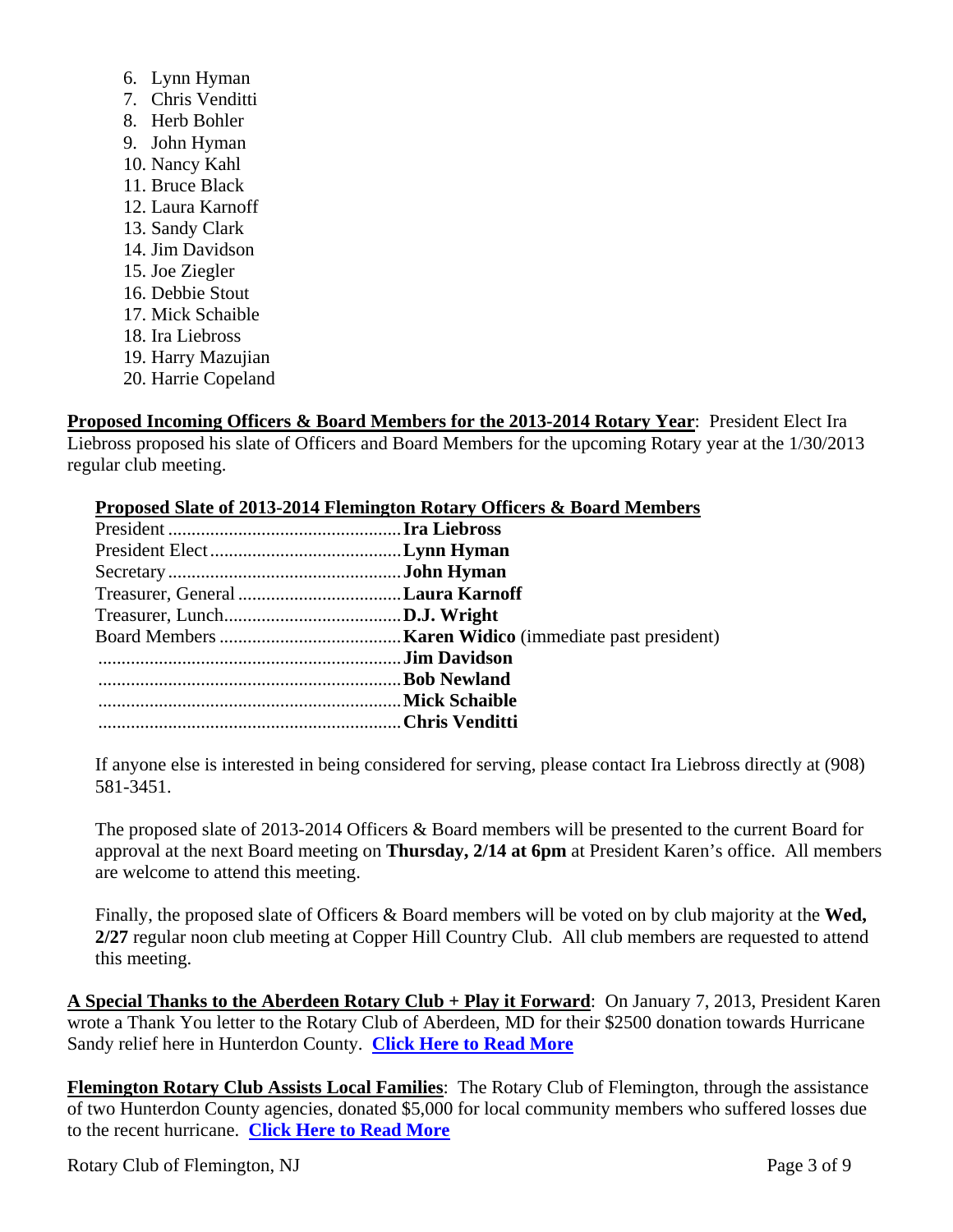**Ves Berg – Flemington Rotary's Youth Exchange Student**: RCOF is hosting **Ves Berg** as our Youth Exchange Student for the 2012-13 school year. Please consider inviting Ves to do something fun with you and your family. She is a delightful, smart and fun young lady. Ves can be reached on her cell phone at (908) 303-7189.

Host Family: Vanderborght Family 60 Hamp Road - Lambertville, NJ 08530 Tel(609) 397-3638 Ves Cell(908) 303-7189

Pictured Below is **Ves Berg**, our 2012-13 Exchange Student. (Photo by Herb Bohler)



**93rd Annual District Conference (April 12-14, 2013)**: Our District 7510 would like all Rotarians to consider signing up to attend the  $93<sup>rd</sup>$  Annual District Conference, which will be held from Friday to Sunday, April 12-14, 2013. This will be held at the Bedford Springs Resort located in Bedford, PA. Click Here for More Information. As an encouragement to signup, every month from September 2012 through March 2013, there will be a drawing from all of the current registrants for the District Conference for a fabulous Rotary related prize. All registrations received will be entered into current and future drawings, so the earlier you register the more drawings in which you are entered. Here are the prizes:

- **February**: A box of handmade chocolates made by a local Rotarian chocolatier.
- **March**: A twosome for golf at Bedford Springs.

**Rotary and Rutgers Project - "Growing Lives One Seed at a Time"** is a unique garden pilot initiative involving the partnership of Rotary International and Rutgers University and its Entities in 5 counties throughout Central New Jersey. The partnership is committed to focusing on providing opportunities for accommodating a broad spectrum of audiences, with varying and diverse limitations, ages, and abilities via Enabling Gardens. The partnership will plan, design, introduce, and implement Enabling Garden Spaces, which by definition are growing environments that invite and permit participation by various individuals or groups. Who can benefit? Answer: People of all ages at any stage of life. **Click Here to Read More**

## **District 7510 News**: **Click Here to View the Current 2013 District News**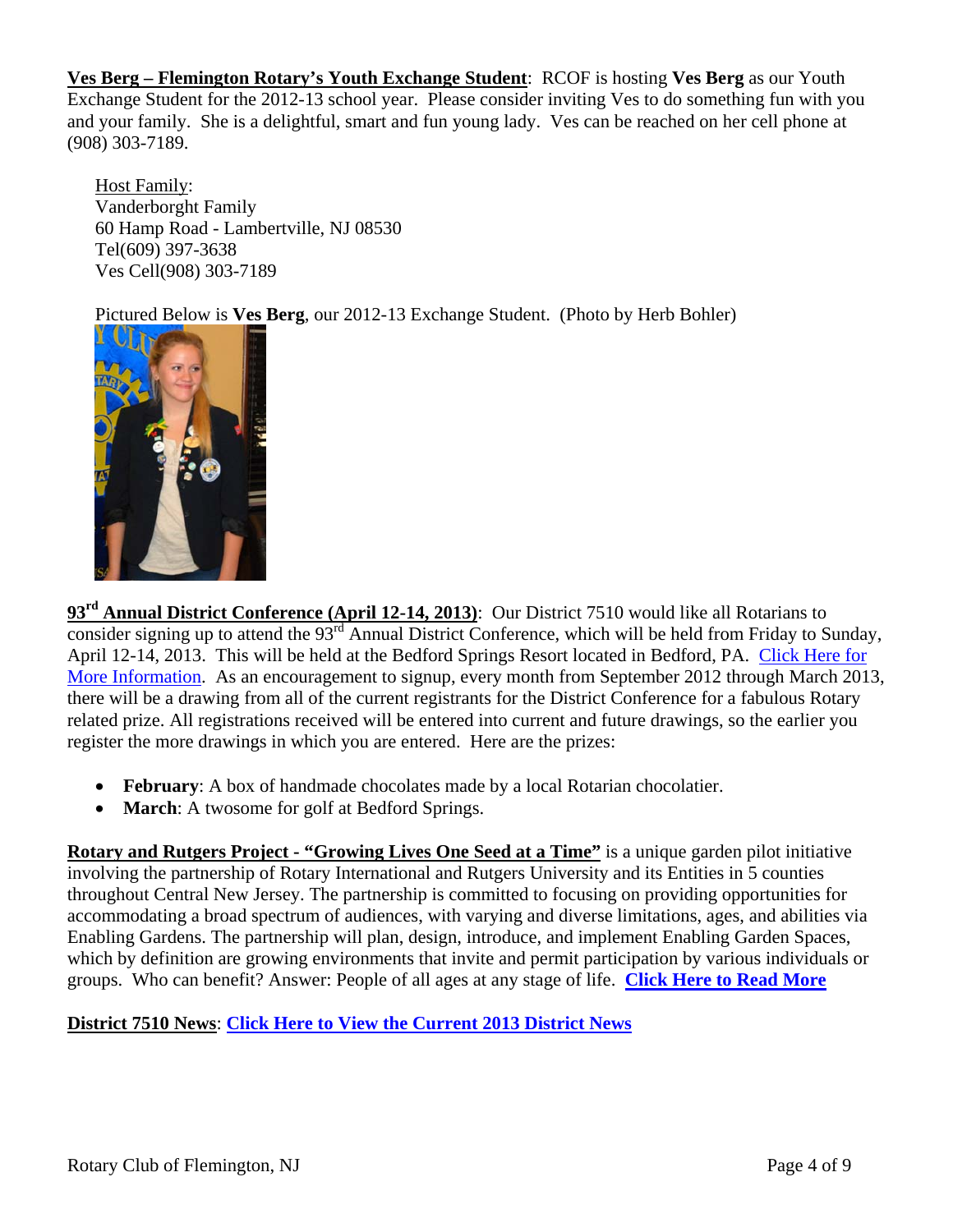#### **Summary of Upcoming Rotary Meetings / Programs**:

| Wed, 2/13 Georgann Occhipinti: Chamber of Commerce - Leadership Hunterdon                        |
|--------------------------------------------------------------------------------------------------|
| Wed, 2/20  NO LUNCH Meeting This Day                                                             |
| <b>Thurs, 2/21 Hunterdon Inter-County Meeting</b> $(3^{rd}$ Quarter) – Flemington Rotary Hosting |
| Wed, 2/27 Dan Hendi: Hunterdon Outreach                                                          |

Wed,  $3/6$  .........................Club Assembly

Wed, 3/13 .................. Open

Wed, 3/20 .................. Chamber of Commerce: Leadership Hunterdon - Individual participants will present their thesis

Wed, 3/27 .................. Open

**Next RCOF Board Meeting**: Thurs, 2/14/2013 @ 6:00 PM (usually the 1<sup>st</sup> Thursday of the month). **Next Membership Committee Meeting**: Wed, 2/13/2013 at 1:30 PM (usually the 2<sup>nd</sup> Wednesday).

### **Upcoming RCOF Club Events, Fundraisers, Fellowship Events, Etc**.:

| March TBARCOF Hands-On Project                                                 |
|--------------------------------------------------------------------------------|
| March TBA Possible RCOF Fellowship Event                                       |
|                                                                                |
|                                                                                |
| Wed, 6/26/13 Changing of the Guard Dinner at Copper Hill Country Club (6-10pm) |

### **Rotary District 7510 Events & Functions**:

| Thurs, $2/21/2013$ Hunterdon Inter-County Meeting ( $3rd$ Quarter) – Flemington Hosting                 |
|---------------------------------------------------------------------------------------------------------|
|                                                                                                         |
| Thurs, $4/11/2013$ <b>Hunterdon Inter-County Meeting</b> $(4th$ Quarter) – Whitehouse Club Hosting      |
|                                                                                                         |
| Fri-Sun, $4/12$ to $4/14$ . District Conference – Omni Bedford Springs Golf & Spa (Bedford Springs, PA) |

**COMMITTEE LIST**: Click the link for a listing of all current Club Committee's and its members.

### **Login-In to the "Members Only" Section of the website to view**:

- 1) **Past E-MONGER & NEWSMONGER ISSUES**: Click to view past issues. Began Aug. 9, 1950.
- 2) **New Member Information**: Do you have someone you think would be a good potential member? If so, please contact Membership Committee Chair **Joe Ziegler** to learn the process prior to initiating an application. In the meanwhile, click the link for information on the club and financial requirements.
- 3) **RCOF Membership Proposal Form**: Click the link to download the "Membership Proposal Form".



**The Rotary Club of Flemington is on Facebook:** Publicity chair, John Hyman, is keeping the club's Facebook page up to date. There is also a Facebook link on the club website. Click here to access our new Facebook page.

### **Rotary Website Links**:

Rotary International: www.Rotary.org Rotary District 7510: www.RotaryNJ.org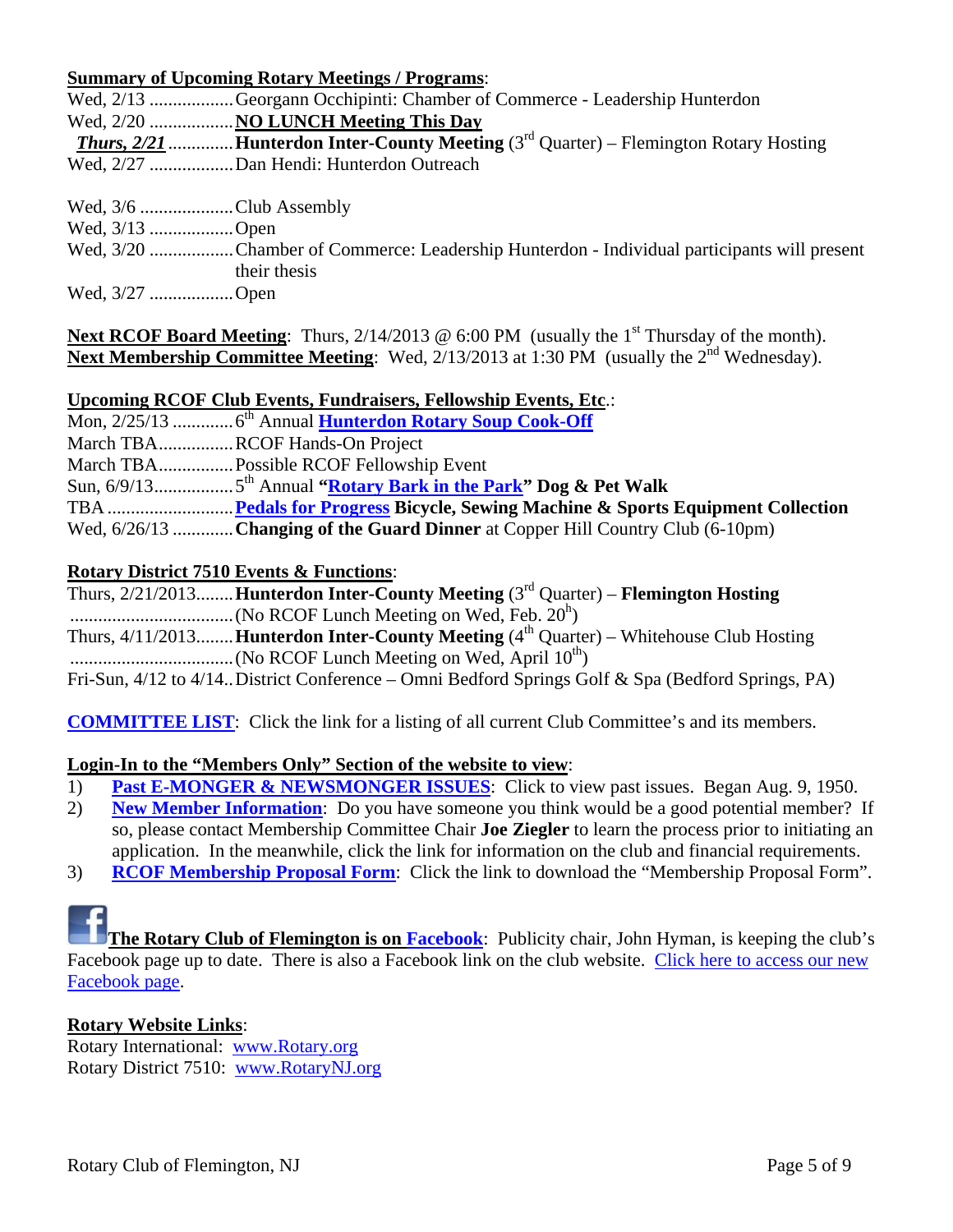**Nearest Rotary Club Meetings**: As A Rotarian, you are Welcome to attend a Rotary Club meeting anywhere in the world. Click here for the **Rotary Club Locator App**. Below are some local meetings: **Mondays** 

**Lambertville/New Hope** (6:30 pm) - Lambertville Station Restaurant; 11 Bridge Street, Lambertville NJ 08530 **Piscataway** (12:15 pm) - Radisson Hotel; 21 Kingsbridge Road, Piscataway, NJ 08854

#### **Tuesdays**

**Whitehouse** (12:15 pm) - Max's 22; 456 Route 22 West, Whitehouse Station, NJ 08889 **Princeton** (12:15 pm) - The Nassau Club; 6 Mercer Street, Princeton, NJ 08540 **Bridgewater-Bound Brook** (12:15 pm) – Arbor Glenn; 100 Monroe St, Bridgewater 08807

#### **Wednesdays**

**Branchburg Township** (7:30 am): Stoney Brook Grille; 1285 Route 28, North Branch, NJ 08876 **Flemington** (12:15pm): Copper Hill Country Club; 100 Copper Hill Road, Ringoes, NJ 08851 **Hillsborough Township** (6:15 pm): Pheasant's Landing; 311 Amwell Road (Rt. 514), Hillsborough, NJ 08844

#### **Thursdays**

**Clinton Sunrise** (7:30 am): Clinton Fire Department; New Street, Clinton, NJ 08809 **Somerville/Bridgewater** (12:15 pm): Bridgewater Manor; 1251 US Highway 202/206, Bridgewater, NJ 08807 **Trenton** (12:15 pm): Freddie's Tavern; 12 Railroad Avenue, West Trenton, NJ 08628

#### **Fridays**

**North Hunterdon** (12:15 pm): Beaver Brook County Club; 25 County Club Drive, Annandale, NJ 08801 **Princeton Corridor** (12:15pm): Hyatt Regency; 102 Carnegie Center, Rt. 1 North, Princeton, NJ 08540

Yours in Rotary Service!

Bob Chittenden Rotary Club of Flemington

## RI President's Call for Action in **2012-2013**: **"Peace Through Service" Rotary Club of Flemington - Our 89th Year**

| Founded October 3, 1923 • Charter #1529 • District 7510            |                                        |
|--------------------------------------------------------------------|----------------------------------------|
|                                                                    |                                        |
|                                                                    |                                        |
|                                                                    |                                        |
|                                                                    |                                        |
|                                                                    |                                        |
|                                                                    |                                        |
|                                                                    |                                        |
|                                                                    | .Jim Davidson, Bob Newland,            |
|                                                                    | Ken Skowronek, Bob Wise & Joe Ziegler. |
|                                                                    |                                        |
|                                                                    |                                        |
|                                                                    |                                        |
| District Governor Elect (DGE)Tulsi R. Maharjan (Branchburg)        |                                        |
| District Governor Nominee (DGN)Melvin I. Kevoe "Mel" (Springfield) |                                        |
|                                                                    |                                        |
|                                                                    |                                        |

Rotary Club of Flemington, NJ Page 6 of 9 Club Meetings: **Wednesday, 12:15 pm, Copper Hill Country Club** 100 Copper Hill Road, Ringoes 08551 Board Meetings: **First Thursday of the month, 6:00 pm**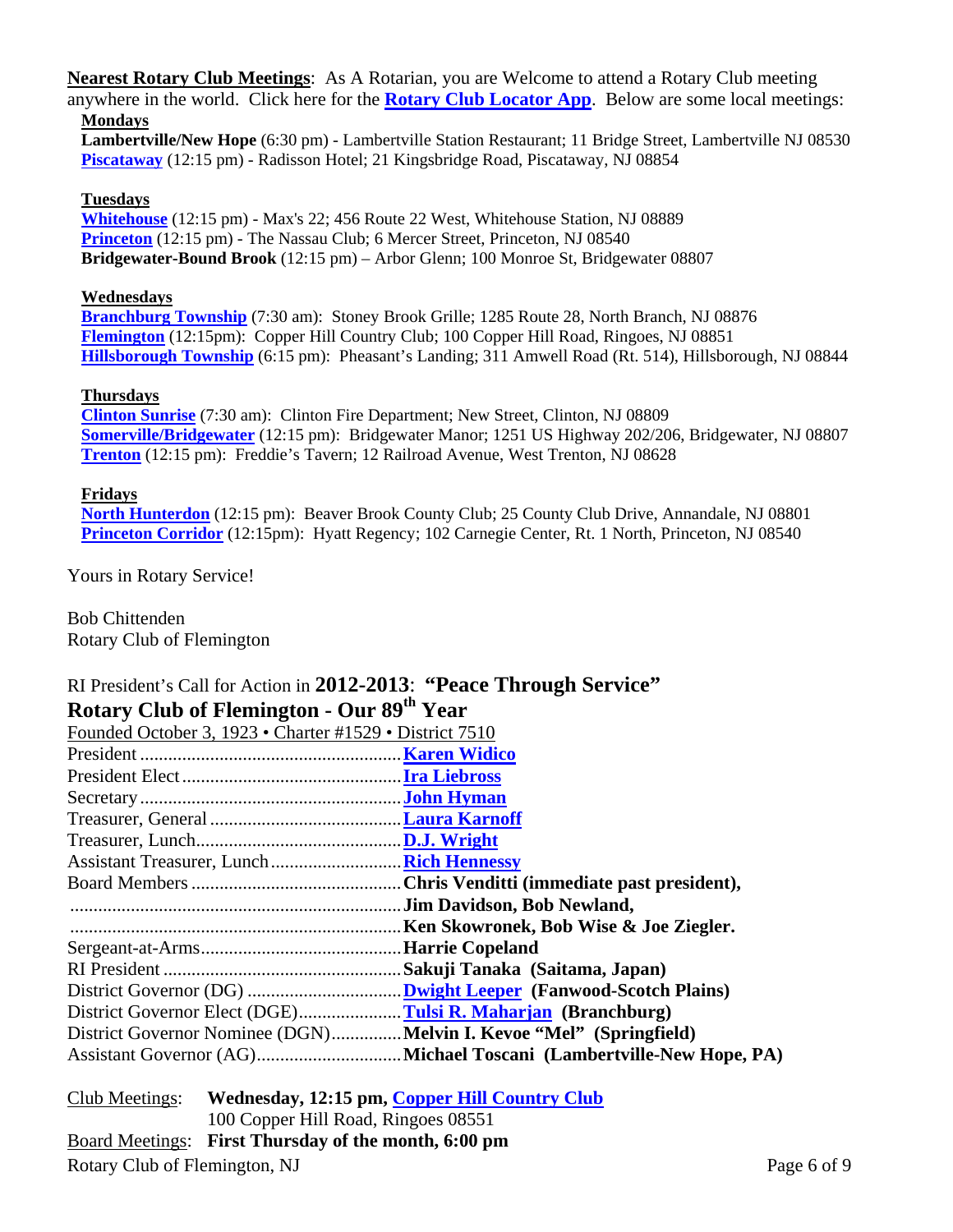

**MISSION STATEMENT**: The mission of Rotary International is to assist and guide Rotarians and Rotary clubs to accomplish the Object of Rotary to ensure Rotary's continuing relevance and to help build a better world, emphasizing service activities by individuals and groups that enhance the quality of life and human dignity, encouraging high ethical standards, and creating greater understanding among all people to advance the search for peace in the world.

**THE OBJECT OF ROTARY:** The object of Rotary is to encourage and foster the ideal of service as a basis of worthy enterprise and, in particular, to encourage and foster:

**1st**: The development of acquaintance as an opportunity for service;

2<sup>nd</sup>: High ethical standards in business and professions, the recognition of the worthiness of all useful occupations, and the dignifying of each Rotarian's occupation as an opportunity to serve society; **3<sup>rd</sup>:** The application of the ideal of service in each Rotarian's personal, business and community life; **4th**: The advancement of international understanding, goodwill, and peace through a world fellowship of business and professional persons united in the ideal of service.

**THE 4-WAY TEST**: "Of the things we think, say or do:

- **1st**: Is it the Truth?
- 2<sup>nd</sup>: Is it Fair to all concerned?
- **3<sup>rd</sup>:** Will it build goodwill and better friendships?
- **4th**: Will it be beneficial to all concerned?"

## **ROTARY's AVENUE'S OF SERVICE**:

**1)** Through **Club Service**, we have fun, build lasting friendships, and make sure that our club runs well. **2)** Through **Vocational Service**, we volunteer our professional skills to serve others and promote integrity in everything we do.

**3)** Through **Community Service**, we address local needs and work with our community to bring lasting improvements.

**4)** Through **International Service**, we meet humanitarian needs around the globe and promote world understanding and peace.

**5)** Through **New Generations Service**, we work with young people to help them become the next generation of leaders, visionaries, and peacemakers.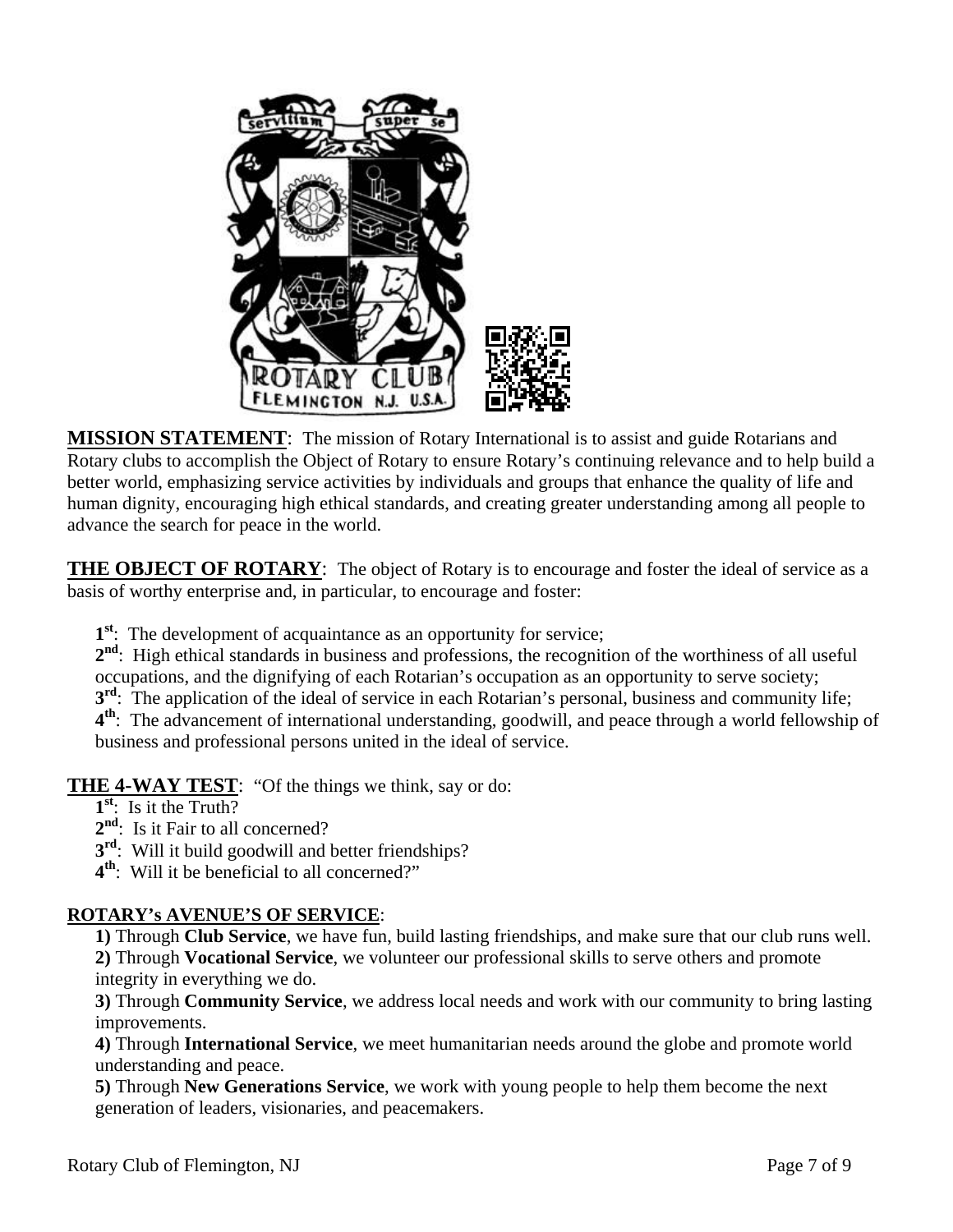# **2012-2013 CLUB MEMBERSHIP ROSTER – Rotary Club of Flemington, NJ**:

**Current Number of Members: 50 (Includes the induction of Tom Fisher on 9/5/2012. Includes the resignation of Sheila Fernekes as of 12/19/2012.)** 

| Rotarian                          | <b>Member</b><br><b>Since</b> | <b>Classification</b>                    |
|-----------------------------------|-------------------------------|------------------------------------------|
| <b>Bernard, Linda K.</b>          | 2012                          | <b>Retail Banking</b>                    |
| Black, Bruce B.                   | 2007                          | <b>Health and Fitness</b>                |
| Bohler, Herbert C. (Herb)         | 1977                          | <b>Specialty Advertising</b>             |
| Brisby, Jr., Byron                | 2008                          | <b>Car Sales</b>                         |
| Chittenden, Robert L. (Bob)       | 2003                          | M.E.F.P. Consulting Engineering          |
| Clark, Arthur L. (Sandy)          | 1987                          | Printing                                 |
| Copeland, Harrie E. III           | 1976                          | Auctioneering/Banking                    |
| Davidson, James G. (Jim)          | 2002                          | <b>Rubber Products</b>                   |
| Ferrari, Frederick J. (Fred)      | 1964                          | Orthodontia                              |
| Fisher, Charles H. (Charlie)      | 1961                          | <b>Funeral Services</b>                  |
| <b>Fisher, Thomas H. (Tom)</b>    | 2012                          | <b>Property &amp; Casualty Insurance</b> |
| Harrison, Jeffrey (Jeff)          | 1996                          | Psychotherapy                            |
| Hennessy, Jr., Richard (Rich)     | 2010                          | <b>Financial Advisor</b>                 |
| Hermanowski, Tara                 | 2010                          | <b>Community Banking</b>                 |
| Hyman, John                       | 2009                          | <b>Business Coaching</b>                 |
| Hyman, Lynn                       | 2010                          | <b>Retail Banking</b>                    |
| Johnston, David W. (Dave)         | 2011                          | <b>Financial Advisor</b>                 |
| Kahl, Nancy                       | 2012                          | Massage Therapy                          |
| Kamnitsis, Christopher P. (Chris) | 2001                          | <b>Financial Planning</b>                |
| Karnoff, Laura                    | 2011                          | Accounting                               |
| Liebross, Ira                     | 1997                          | <b>Family Medicine</b>                   |
| Loew, Darren                      | 2002                          | Orthodontics                             |
| Martin, Teresa (Terry)            | 1993                          | Solid Waste/Recycling                    |
| Mazujian, Harry                   | 2004                          | Clergy                                   |
| McWilliams, Nancy                 | 1992                          | Psychotherapy                            |
| Metz, Kim                         | 2007                          | <b>Technical Education</b>               |
| Muller, George D.                 | 1964                          | <b>Cut Glass Manufacturing</b>           |
| Nastasi, William (Bill)           | 1996                          | <b>General Contracting</b>               |
| Newland, Robert D. (Bob)          | 1998                          | Insurance                                |
| Ownes, Terry M.                   | 1987                          | <b>Floor Covering</b>                    |
| Parente, Steven (Steve)           | 2005                          | Classification                           |
| Phelan, Christopher J. (Chris)    | 2009                          | <b>Chamber Of Commerce</b>               |
| Randolph, R. Wayne                | 1982                          | <b>Veterinary Medicine</b>               |
| Reinbacher, Otto A.               | 1997                          | Clergy                                   |
| Rogow, Stephen S. (Steve)         | 1973                          | Orthodontics                             |
| Schaible, R. Michael (Mick)       | 1998                          | <b>Appraisal Services</b>                |
| Skowronek, Kenneth J. (Ken)       | 1994                          | Family Law                               |
| Sollner, Richard F. (Dick)        | 1962                          | Air Transportation                       |

Rotary Club of Flemington, NJ Page 8 of 9